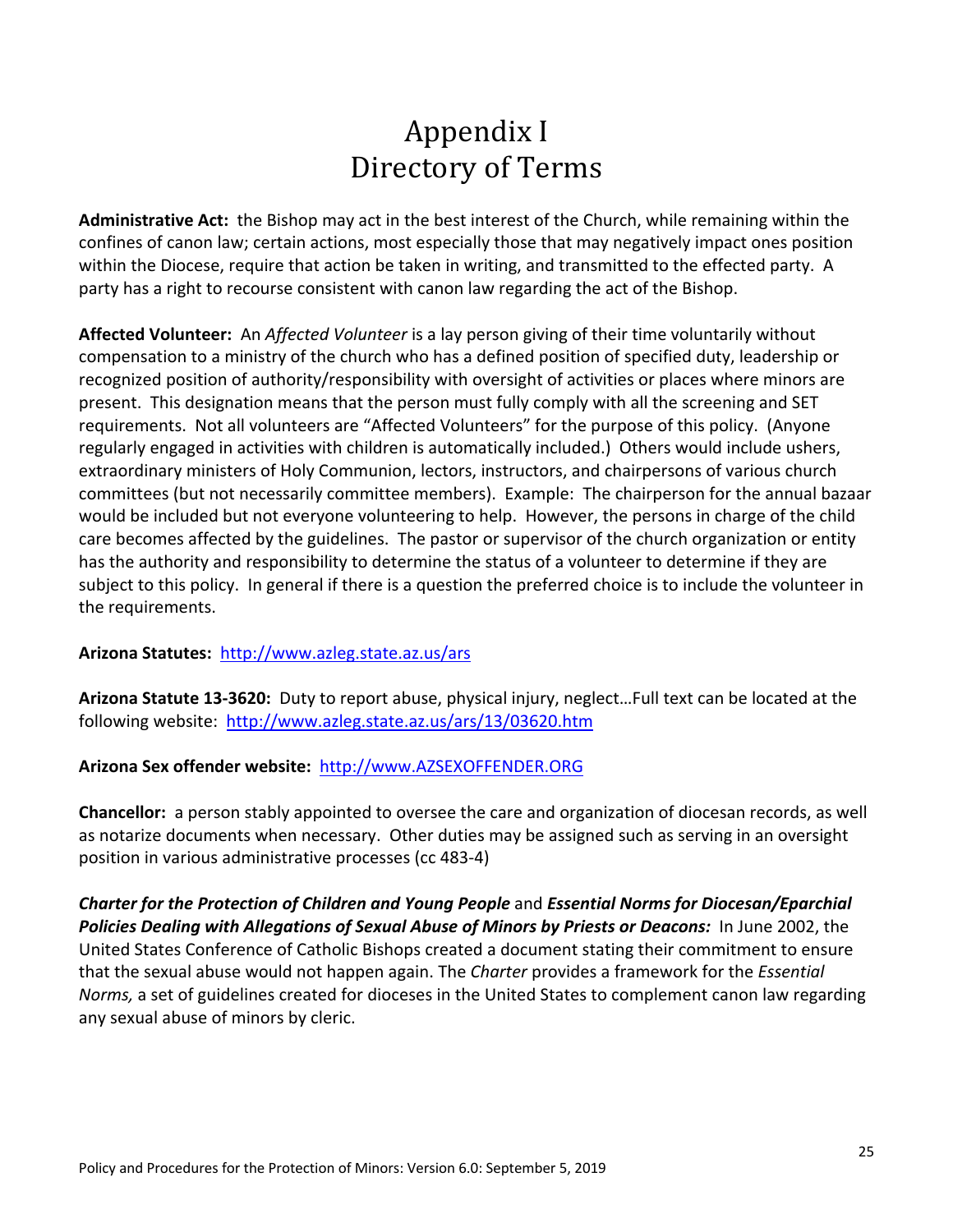(Definitions Continued – Page 2 of 4)

**Code of Canon Law:** body of universal laws that govern the Latin Rite of the Catholic Church

**Congregation for the Doctrine of the Faith (CDF):** Dicastery (office) of the Holy Catholic Church that addresses matters of the faith, also directs a bishop on how to proceed with grave delicts, including cases of sexual abuse of a minor.

**Decree:** decision of a Bishop made in writing in virtue of his executive, judicial or legislative power.

**Delict:** a criminal act in the Church, subject to canonical action

**Office of Safe Environment:** created to assist the Diocese of Gallup with the implementation of the *Policy and Procedures for the Protection of Children and Youth* in accord with the *Charter for the Protection of Children and Young People* and *The Essential Norms.* The Director of the Office of Safe Environment receives allegations of sexual misconduct with minors, coordinates pastoral outreach to affected individuals and communities, assists in the continued development and training of all employees and volunteers, and maintains responsibility for the ongoing administration of the Office of Safe Environment.

**Ecclesiastical office:** stable positions in the Church exercised for a spiritual purpose. At the diocesan level, these offices include the diocesan bishop, vicar general, judicial vicar, Episcopal vicar, chancellor, finance officer, promoter of justice, judge, investigator, notary, and dean. At the parish level, these officials include the pastor and the parochial vicar.

**Emotional abuse:** parent, guardian or custodian demonstrates behavior which is likely to have the effect of terror, rejection, isolation, humiliation or debasement of a child. Child is exhibiting severe anxiety, depression, withdrawal or untoward aggressive behavior which could be due to serious emotional damage by a parent, guardian, or custodian which can only be diagnosed by a medical doctor or psychologist.

**Essential Norms:** a document created by the United States Conference of Catholic Bishops. This document ensures that each diocese and eparchy will have policies and procedures in place to respond promptly to all allegations of sexual abuse of minors by diocesan and religious priests or deacons. This is particular law (mandatory) for all dioceses.

**Faculties:** permissions granted to a cleric to serve the People of God, such as permission to witness a marriage, act as confessor, or to administer confirmation.

**Investigator:** the person appointed by the Bishop or a judge to gather evidence in a case concerning the public good, i.e. criminal or marriage cases.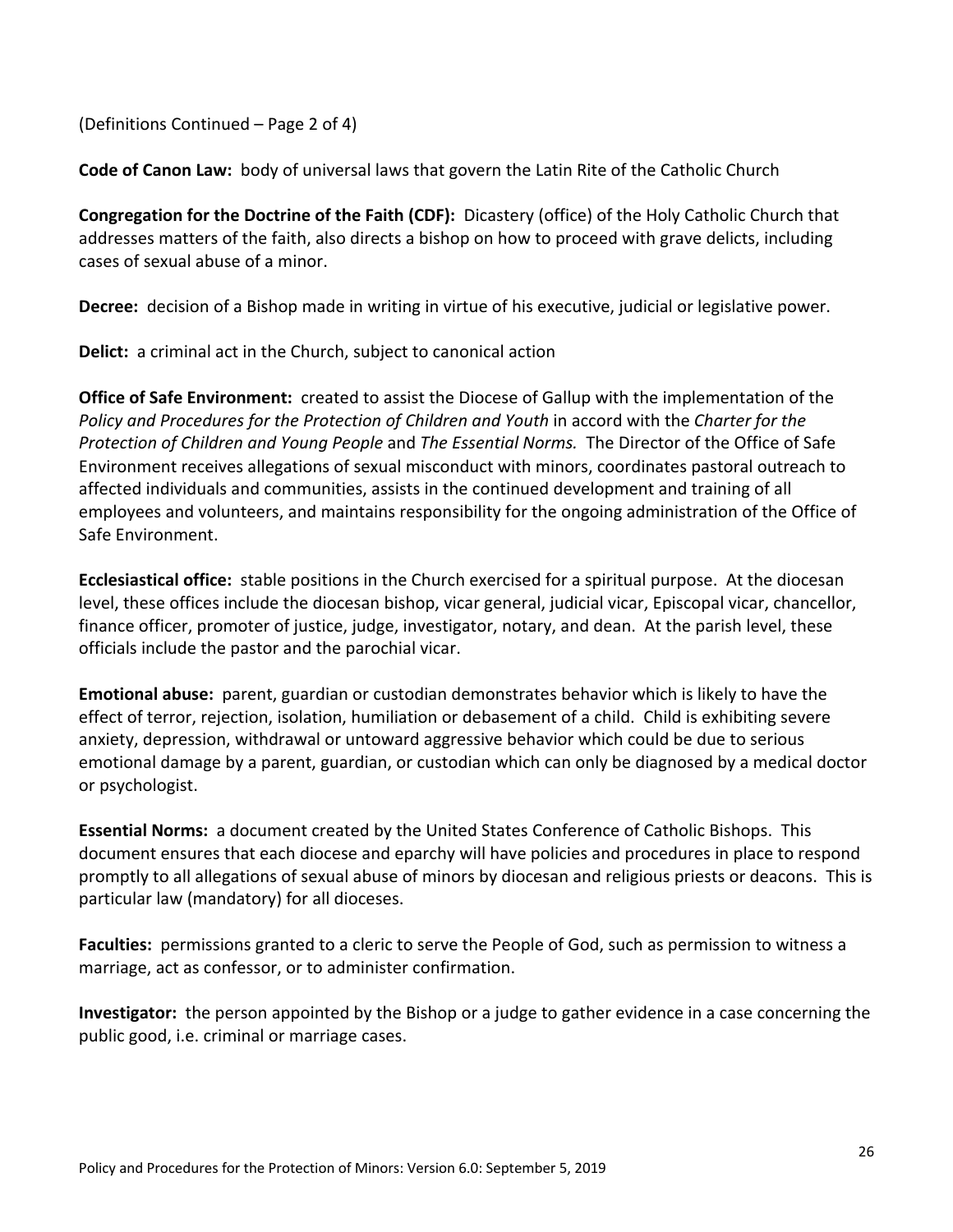(Definitions continued Page 3 of 4)

**Minor:** a person who has not reached full legal age (18 years old). For the purpose of training requirements and youth volunteer status, the term "minor" also includes a person who is of full legal age, enrolled in High School and is declared as a dependent on the parents most recent federal income tax form. For this policy definition extends to those persons who habitually lack the use of reason is to be considered equivalent to a minor.

**New Mexico Statutes:** http://www.nmonesource.com/nmnxtadmin/nmpublic.aspx

**New Mexico Statute** 32A-4-2: definitions full text at http://law.justia.com/codes/newmexico/2006/nmrc/jd\_32a-4-2-d505.html

**New Mexico Statute** 32A-4-3: every person who knows or has reasonable suspicion of child abuse or neglect shall report the matter immediately to….full text at http://law.justia.com/codes/newmexico/2006/nmrc/jd\_32a-4-3-adad.html

**New Mexico Sex Offender website:** http://www.nmsexoffender.dps.state.nm.us/

**Physical Abuse:** impairment of a minor's physical condition and includes any of the following: skin bruising, pressure sores, bleeding, failure to thrive, malnutrition, dehydration, health or welfare, burns, fracture of a bone, subdural hematoma, soft tissue swelling, injury to any organ, and any physical condition with imperils.

**Peer-Leader**: a minor (12-17 years of age) who is given a role of leadership of other minors in association with adult leaders. This is a position with defined responsibilities and accountability to the adult leaders.

**Preliminary investigation:** the investigation required by canon law. Once initiated through a decree, this process is used to gather evidence and to make the determination as to whether initiating a trial is necessary. The preliminary investigation must be brought to a conclusion through a decree, and either led to exoneration, administrative action, or a trial.

**Promoter of Justice:** The promoter of justice functions as the prosecutor of a penal case (Canon 1430). Like a plaintiff in a contentious case, the promoter brings the action, educes evidence, argues the case, and appeals if necessary. The promoter's duty is to seek justice, and his/her concern is the public good. The promoter is not to prosecute if he/she decides there is no basis for the prosecution. The Promoter of Justice is to be consulted prior to the citation of the accused regarding the placing of the accused on "administrative leave". The Promoter of Justice attends Review Board meetings and offers canonical advice; however has no voice in the Review Board's determinations and recommendations.